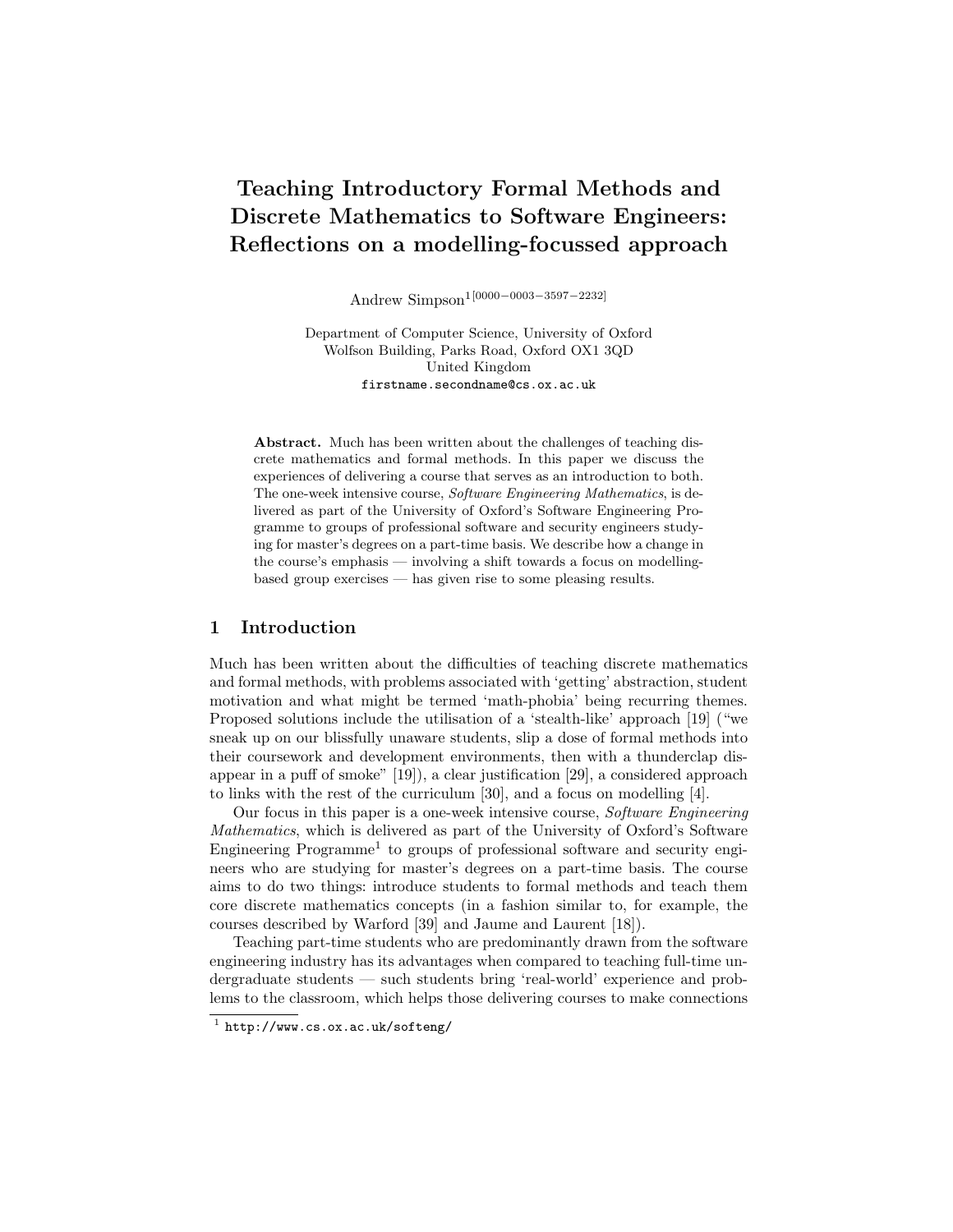between theory and practice, and to demonstrate potential benefits. In addition, such students tend to be very motivated — the financial and time investments required are, after all, significant. (The overall course costs are approximately £25K. In addition, the students are required to spend 11 weeks in Oxford, and commit several hundreds of hours to assignments and project work.) On the other hand, there are complexities associated with teaching such students: the diversity of prior academic and industrial experience, as well as a diversity of expectations, can make for an extremely heterogeneous mix of participants. A further challenge involves demonstrating that an appropriate application of the techniques being taught is relevant to the students' everyday activity — and, as such, justifies the aforementioned investments.

Of course, the difficulty of demonstrating the 'pay-off' of many Computer Science and Software Engineering tools and techniques is a challenge that has been recognised widely. For example, to quote Finkelstein [10]:

"Software engineering is, in large part, about scale. Illuminating the essence of a software engineering technique and motivating the students with convincing arguments for its value, without giving examples which are so large as to submerge the student in extraneous detail is extremely difficult." [10]

The philosophy of the course under consideration in this paper is sympathetic to the view that an 'appropriate' and 'within context' application of formal and mathematical techniques is essential to demonstrating their potential value to professional software engineers. In many ways, this is consistent with the argument put forward by Woodcock et al. [42]:

"One of the main difficulties in engineering is the cost-effective choice of what to do and where. No engineer gives the same attention to all the rivets: those below the waterline are singled out; similarly, a formalism need not be applied in full depth to all components of an entire product and through all stages of their development, and that is what we see in practice." [42]

In this paper, we show how a change to the emphasis of our Software Engineering Mathematics course — involving a shift towards a heavy focus on modelling-based group exercises — has given rise to some positive results. Our aims have much in common with those of Larsen  $et \ al.$ , who, in [23], describe "experiences developing and delivering courses that endeavour to equip students with generic skills of abstraction and rigorous analysis by means of lightweight formal methods using VDM and its support tools." Further, our journey has much in common with that described by Cowling [3]:

"The starting point for this experience was the approach of teaching Z as a formal specification method, as presented in the standard textbooks. The problem that was soon found with this approach was that these texts did not suggest any method for constructing specifications, but instead focused on the various mathematical constructions that could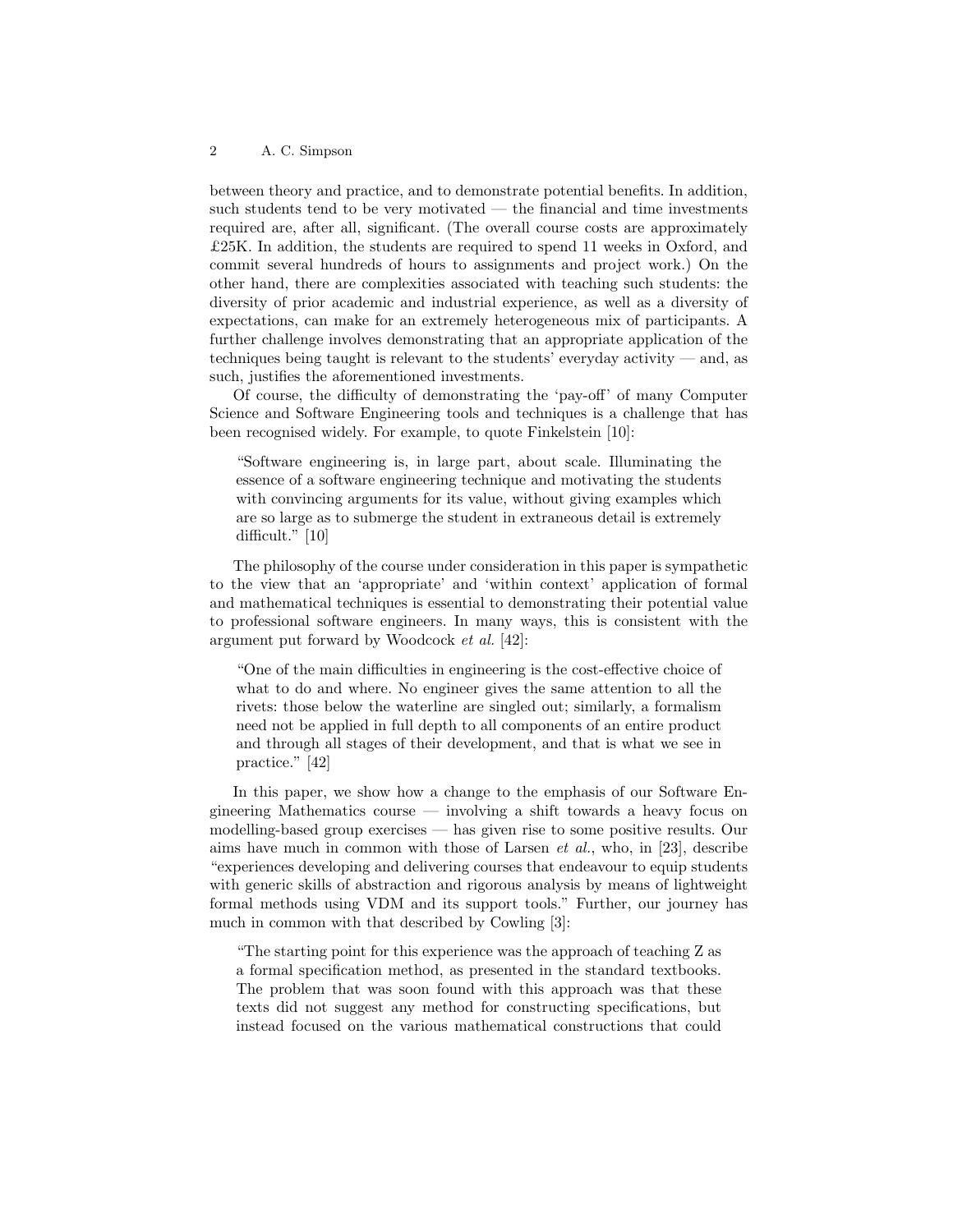be employed in the specifications. This focus left the students feeling a bit like the audience at a magic show, asking the question 'where did that bit of the specification come from', meaning that they were gaining little understanding of how they could actually use such methods themselves." [3]

In Section 2 we briefly consider related work. Then, in Section 3, we discuss the context of the contribution. In Section 4, we reflect upon how experience led us to the restructured version of the course that we now use. In Section 5 we present some indicative (and caveated) results. Finally, we conclude in Section 6.

# 2 Related work

Our focus is a course that exists at the academic–industry interface. This is an area covered by a number of authors, including Mead *et al.* [26], Fraser *et al.* [11], Vaughn and Carver [38], Subrahmanyam [36], and Almi et al. [1]. In addition, in a series of papers [13, 14, 28], Taguchi and colleagues discuss their experiences of educating Software Engineering professionals in Japan.

The importance of abstraction and modelling<sup>2</sup> to the practising software engineeri is recognised widely ("We all know that the only mental tool by means of which a very finite piece of reasoning can cover a myriad cases is called 'abstraction'; as a result the effective exploitation of his powers of abstraction must be regarded as one of the most vital activities of a competent programmer" [8]; see also [7] and [40]); the difficulties of teaching abstraction and modelling is also acknowledged by many [16, 20, 22]. To quote Fincher and Utting [9]:

"we know that abstraction is a very difficult step to take . . . that learners find it difficult to grasp the principles embodied in a single example (or a series of single examples) then isolate it as the common referent they all share (that is, abstract from the details to the principle) and apply that principle in novel situations." [9]

Addressing these challenges is at the heart of this paper.

The course under consideration in this paper leverages the mathematical language of Z [35,41], and our contribution discusses the value of case studies. It is worth recognising that there is a rich history of Z case studies: running from the early contributions of the likes of Hayes, Morgan and Sufrin [12,27], through Jacky's The Way of Z [17], to more recent contributions such as [37].

## 3 Context

We now consider the context of the course. We start by discussing the Software Engineering Programme at the University of Oxford and then turn our attention to the Software Engineering Mathematics course.

 $2$  We would argue that, in this context, at least, the two go hand-in-hand  $-$  a 'complementary partnership' in the words of Kramer [21].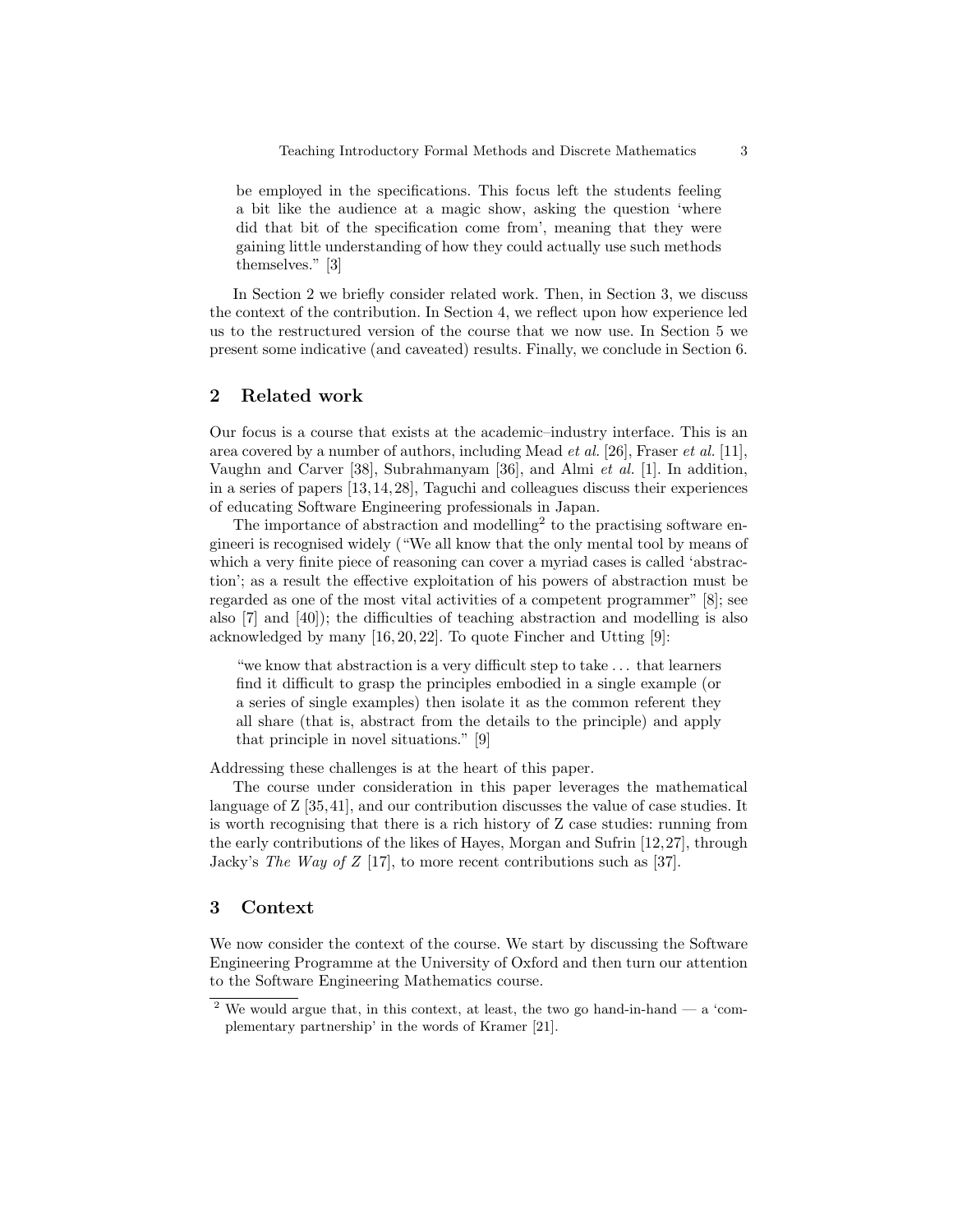### 3.1 The Software Engineering Programme

The Software Engineering Programme at the University of Oxford, which was established in the early 1980s, built on the University Oxford's experience in delivering one-week intensive courses to professional software engineers in, for example, formal methods such as Z [35] and CSP [31]. An 'integrated programme' of six one-week modules was established in 1993; the Software Engineering Programme now offers one-week courses in over 40 topics. The programme also offers students the opportunity to study for MScs in Software Engineering and Software and Systems Security on a part-time basis.

At present, approximately 300 students are registered with the Software Engineering Programme. Students are drawn from a wide range of backgrounds, including large IT firms, government organisations, small companies, and the financial sector. The programme's requirements for entry are flexible, taking into account prior industrial experience, as well as academic background.

The wide diversity of the student body gives rise to a number of challenges: few assumptions can be made about the nature of previous industrial and academic experience, meaning that the complexities of teaching modelling techniques are slightly different to those associated with teaching cohorts of full-time student that are (typically) more homogeneous. Some of those complexities are discussed in [33], and it is worth reprising those arguments here:

"The typical student on the Software Engineering Programme 20 years ago was a relatively experienced software engineer, who had been based in the industry for at least five years. This meant that the prior knowledge that one might use in delivering courses was relatively uniform. As an example, when teaching discrete mathematics, one might use a binary tree as a motivating example when discussing recursive functions. Unfortunately, this is no longer true: it is not unusual to be met by blank faces (by even those with a first degree in an IT-related subject) when mentioning binary trees. This is for (at least) two reasons. First, the level of abstraction has been raised: developers don't have to define their own tree-like structures as libraries exist that can be leveraged. Second, the student body of the Software Engineering Programme now reflects the healthy heterogeneity that is the workforce in software engineering, security, and related industries." [33]

Various aspects of the Programme have been written about previously [6,33, 34]. In addition, in [25], the authors considered the relationship between relational database design and the language of Z and explored how the relationship between the two paradigms is exploited within the teaching of the Programme. Finally, the use of a model-driven approach to support the Programme's information system (amongst others) is described in [5].

#### 3.2 Courses and assignments

To gain a Postgraduate Certificate, a student needs to attend and submit an assignment for four courses (averaging at least 50% across all assignments, with no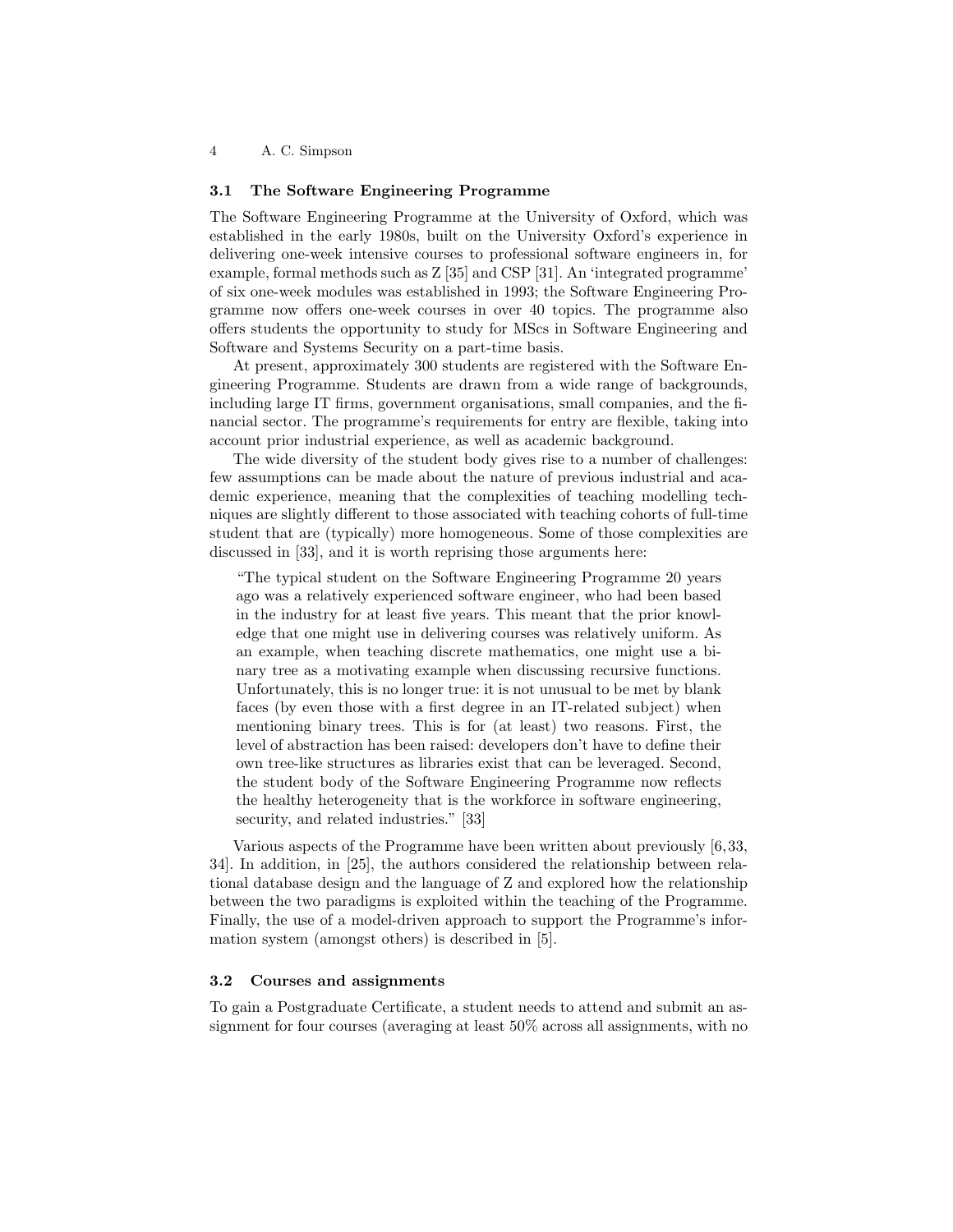more than one scoring below 45%); to gain a Postgraduate Diploma, attendance and subsequent submission for eight courses is required (averaging at least 50% across all assignments, with no more than two scoring below 45%); for an MSc, the requirement is 10 (averaging at least 50% across all assignments, with no more than two scoring below 45%), together with the successful completion of a dissertation.

Each course consists of: a period of preparatory study (involving, for example, the reading of one or more research papers or book chapters and / or a small exercise); an intensive teaching week; and a written assignment. Each teaching week involves some combination of lectures and exercise / practical sessions. The relatively small class sizes of up to 18 students typically lead to much interaction between students and instructors. The take-home assignments which are undertaken over a period of six weeks — allow students to reflect upon and apply the techniques taught during the week.

There are good reasons for this choice of mode of assessment. First, our students often travel from all over the world to attend our courses; to expect them to travel back to sit examinations would be impractical. More importantly, a six-week period in which to undertake an assignment provides students with an opportunity to properly reflect upon the material that was delivered during the one-week course.

#### 3.3 The Software Engineering Mathematics course

The course under consideration — Software Engineering Mathematics — attempts to do two things. First, it attempts to teach students key aspects of discrete mathematics — with the mathematical language of Z being the vehicle of delivery. Second, it aims to show how formal models can be used to aid comprehension and communication.

A 'light touch approach' (as per, for example, the philosophy of [15]) is advocated<sup>3</sup>, and a realistic view of the success of the impact of formal methods in general (as reflected by, for example, [30] and [24]) is presented. The course text is Using Z [41] by Woodcock and Davies; Discrete Mathematics By Example [32] is used as a supplementary text for additional examples and exercises.

Anecdotal evidence suggests that the course is seen as 'difficult' by many students: the combination of new concepts and techniques, an unfamiliar language, and the intense pace of a week-long course makes for a challenging experience for some students. In addition, this course is a particular victim of the disconnect between theory and practice — while the techniques taught (thinking abstractly and precisely) are clearly beneficial in the long term, this is not always immediately obvious to the students.

Students gain a passing grade in this subject  $(50\%+)$  if they can demonstrate that they can use the mathematical language of Z to build simple models; they

<sup>3</sup> See [43] for a useful classification of 'lightweight formal methods'. While Z does not appear in the discussion, we would argue that it's ideally suited to be used as a 'lightweight' method.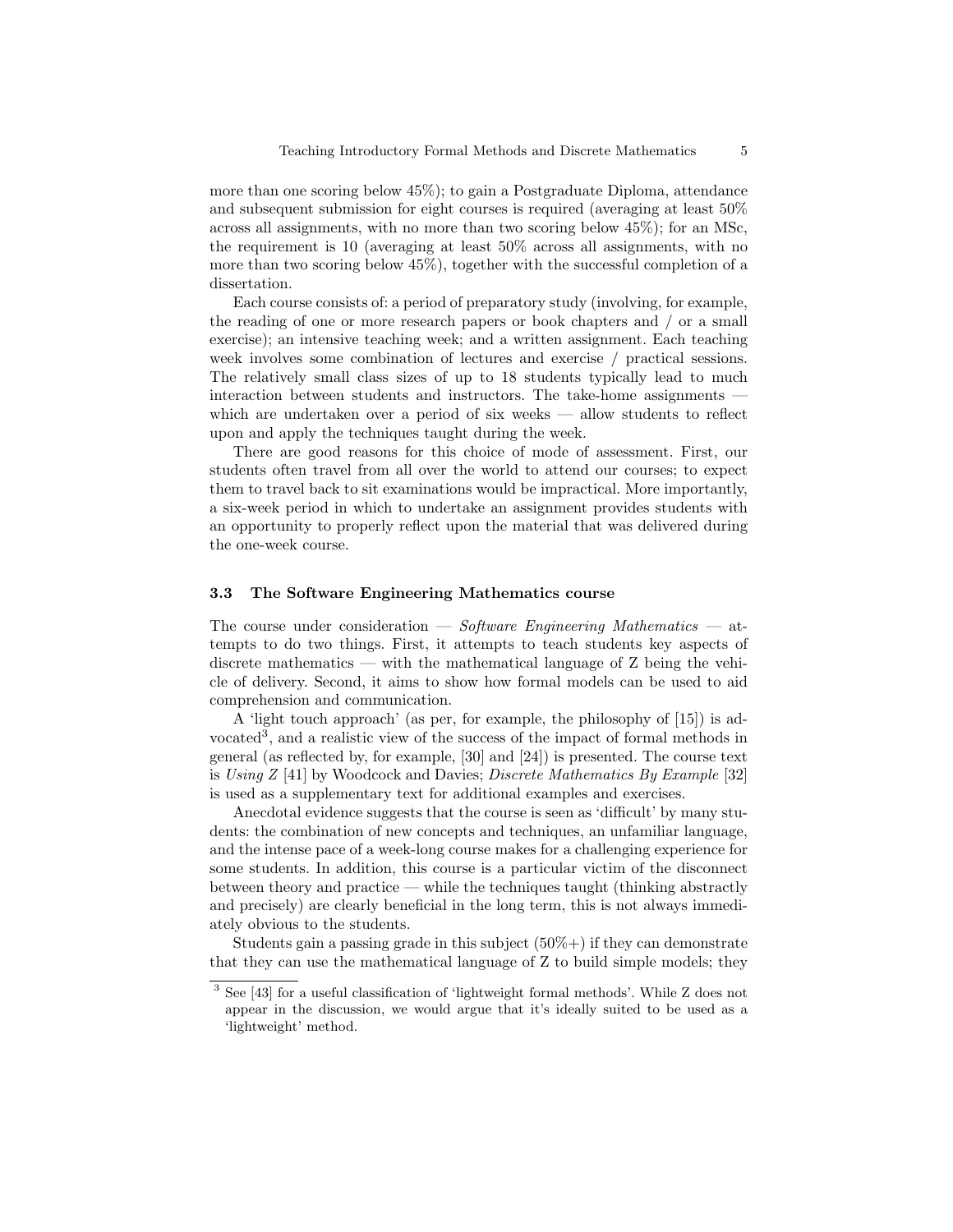gain a grade in the distinction range  $(70\% +)$  if they can demonstrate that they can convincingly undertake deductive and inductive proofs.

## 4 The approach

We now give consideration to the changes in our approach to delivering the Software Engineering Mathematics course.

#### 4.1 The motivation for change

As discussed in Section 3, the course text is Using Z by Woodcock and Davies [41]. Prior to the change in emphasis, the course's timetable followed faithfully the first 10 chapters of the book:

- 1. Introduction (Monday AM)
- 2. Propositional logic (Monday AM)
- 3. Predicate logic (Monday AM–Tuesday AM)
- 4. Equality and definite description (Tuesday PM)
- 5. Sets (Wednesday AM)
- 6. Definitions (Wednesday PM)
- 7. Relations (Thursday AM)
- 8. Functions (Thursday PM)
- 9. Sequences (Thursday PM–Friday AM)
- 10. Free types (Friday AM)

The timetable (and, relatedly, the textbook) gave rise to two main challenges in delivering the content. First, natural deduction is at the forefront of Using Z: natural deduction rules for conjunction, disjunction, etc. are presented at the point at which the core logical concepts are introduced. To some students, this presents a barrier to learning as the pace at which they learn the notions of propositional and predicate logic is slowed due to a need to appreciate the intricacies of natural deduction rules (and tactics). An additional consequence is that natural deduction assumes greater importance in the minds of the students than it perhaps deserves.

Second, while the timetable allowed for exercises that reinforced learning of individual concepts, there wasn't the scope to allow students to leverage the techniques taught to actually build models: exercises simply reinforced the concepts taught in the previous hour or two. Subsequently, there was evidence that, when it came to the assignment, some students — having not had the experience of building models during the week — had difficulty making the transition from theory to practice.

## 4.2 A change in emphasis

The substantial change made was to compress and redistribute material to ensure that all of the material required to utilise the taught techniques in a meaningful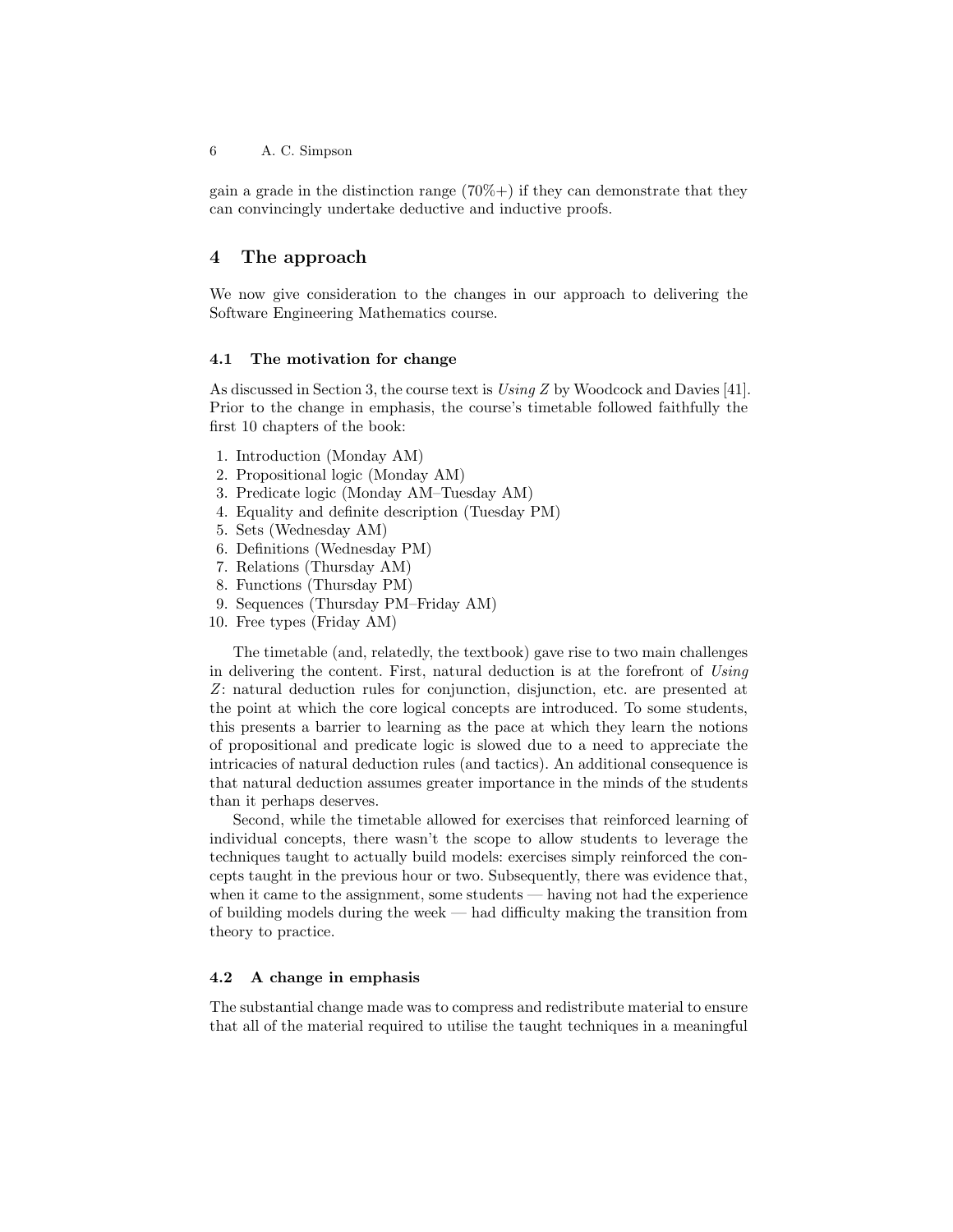way and build models was taught by the end of Wednesday — leaving Thursday clear for a whole day of case studies. (Friday morning was thereafter dedicated to free types and structural induction).

The other important change (although less important in the context of this paper) was to divorce the introduction to propositional and predicate logic from the introduction to natural deduction. The resulting compressed timetable looked as follows:

- 1. Introduction and propositional logic (Monday AM): Chapters 1 and 2 (minus natural deduction)
- 2. Predicate logic, equality and definite description (Monday PM): Chapter 3 (minus natural deduction) and Chapter 4
- 3. Natural deduction (Tuesday AM): the remainder of Chapters 2 and 3
- 4. Sets and definitions (Tuesday PM–Wednesday AM): Chapters 5 and 6
- 5. Relations (Wednesday AM–Wednesday PM): Chapter 7
- 6. Functions and sequences (Wednesday PM): Chapters 8 and 9 (minus structural induction on sequences)
- 7. Modelling case studies (Thursday AM and PM)
- 8. Free types and structural induction (Friday AM): the remainder of Chapter 9 and Chapter 10

#### 4.3 Benefits and challenges

The change gave rise to two significant benefits. First, the new structure has a clear delineation between modelling and proof: proof techniques no longer 'get in the way' when introducing new techniques. Second, the conceptually familiar topic of sets appear significantly earlier in the week: on Tuesday afternoon, rather than on Wednesday morning.

As well as benefits, the change gave rise to some challenges. The most significant challenge was that, in order to create the space to spend a whole day on modelling exercises, the pace of the first three days necessarily had to be swift in order to cover the material. Second, as there was deviation from the 'natural order' of the course text, there had to be a degree of trust from the students that the 'postponed' material would be covered in due course.

#### 4.4 An example

Dedicating a whole day to modelling case studies allows students to apply the techniques that they have been taught. The students tackle the exercises in groups of three or four, using whiteboards. If time allows, the students utilise LATEX and the Fuzz type-checker.

An example case study is reproduced below.

A TV recording system records television programmes to a hard-drive. The hard-drive has the capacity to store up to 200 hours of programming; each programme may be at most 6 hours in length.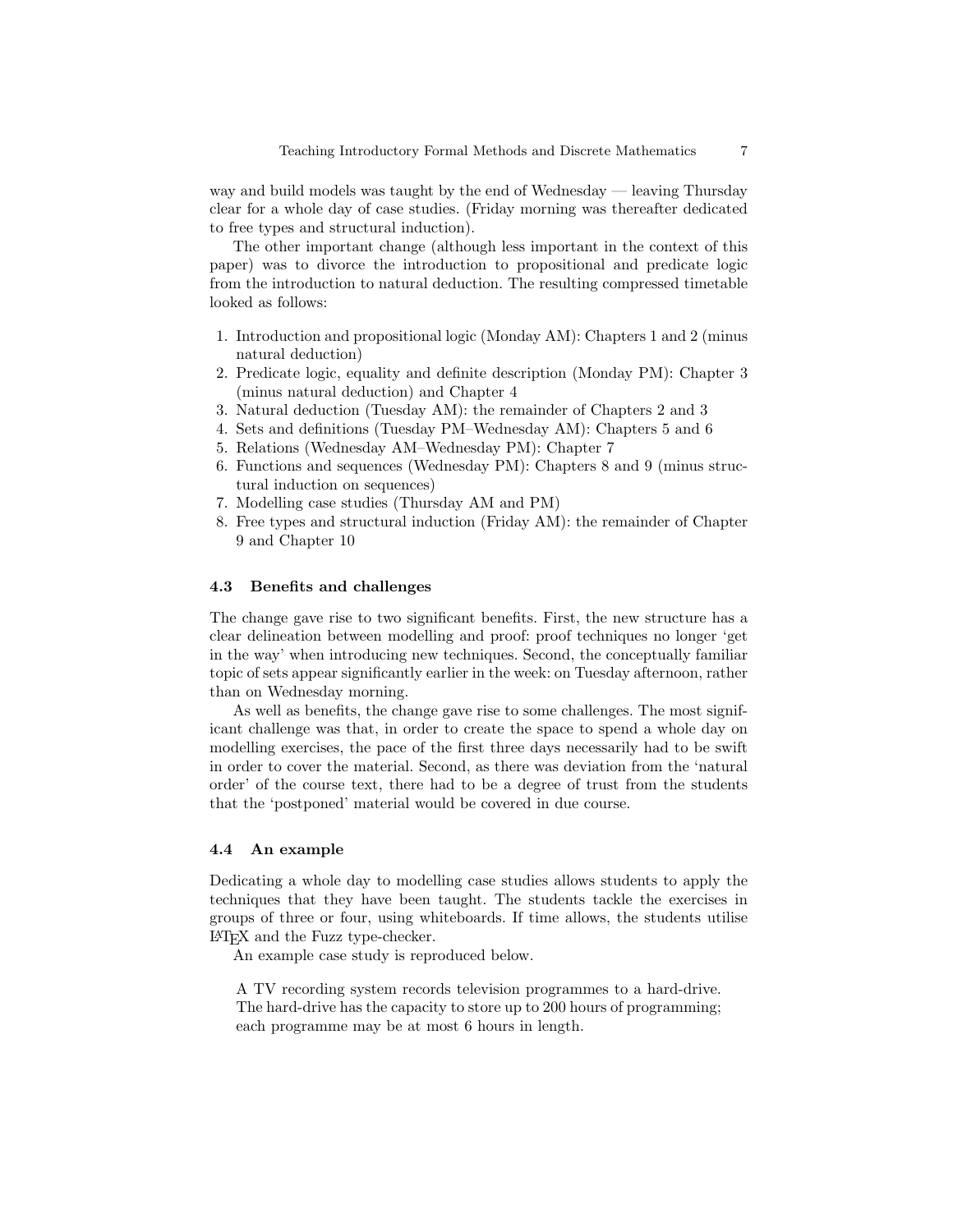When the viewer accesses the hard-drive, they are presented with a menu presenting all of the shows currently stored. The details are:

- title;
- programme length; and
- whether or not the programme has been viewed.

You may assume the following types and abbreviations.

 $[Title]$  $Length == N$ Viewed  $\cdots = yes \mid no$ 

(We shall assume that the length of recordings is represented in terms of minutes.)

(a) Complete the following axiomatic definition with appropriate constraint information ("the hard-drive has the capacity to store up to 200 hours of programming; each programme may be at most 6 hours in length"):

$$
\frac{hd:\text{seq}(\text{Title} \times \text{Length} \times \text{Viewed})}{:}
$$

The sequence hd captures information pertaining to programmes stored on the hard-drive. (You should assume, for now, the existence of a function *cumulative\_total*  $\in$  seq (*Title*  $\times$  *Length*  $\times$  *Viewed*)  $\rightarrow$ *Length.* This function will be defined in part  $(d)$ .)

- (b) Define, via set comprehension, the collection of titles of programmes (which appear in  $hd$ ) that are over two hours in length.
- (c) Define functions *viewed* and  $not\_viewed$  that take sequences of type Title  $\times$  Length  $\times$  Viewed, and return the sequences with the not viewed and viewed programmes removed respectively. So,

$$
\begin{array}{ll}\text{viewed }\langle (t_1,3,\text{yes}),(t_2,4,\text{yes}),(t_1,5,no)\rangle= \\ \langle (t_1,3,\text{yes}),(t_2,4,\text{yes})\rangle \\ \text{not\_viewed }\langle (t_1,3,\text{yes}),(t_2,4,\text{yes}),(t_1,5,no)\rangle= \\ \langle (t_1,5,no)\rangle\end{array}
$$

(d) Define a **recursive** function, *cumulative\_total*, that takes sequences of type Title  $\times$  Length  $\times$  Viewed and returns the cumulative length of the programmes recorded. So,

cumulative total  $\langle (t_1, 3, yes), (t_2, 4, yes), (t_1, 5, no) \rangle = 12$ 

- (e) Give a  $\mu$ -expression for the title of the longest programme that appears in hd.
- (f) Define a function that maps programme titles (which appear in  $hd$ ) to cumulative lengths, i.e.,

$$
f \langle (t_1, 3, yes), (t_2, 4, yes), (t_1, 5, no) \rangle = \{ t_1 \mapsto 8, t_2 \mapsto 4 \}
$$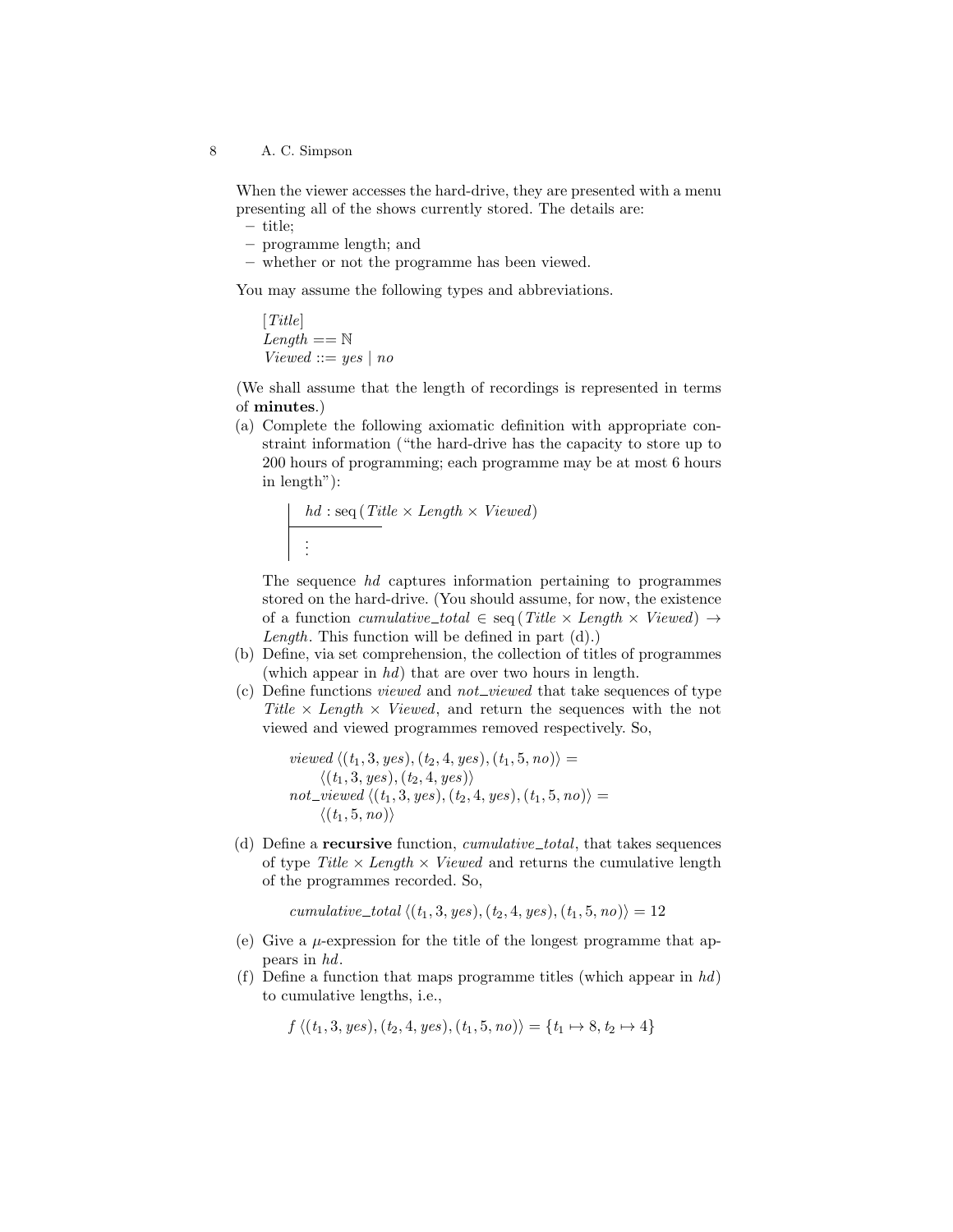Teaching Introductory Formal Methods and Discrete Mathematics 9

(g) Define a function that takes a sequence of programmes and removes the longest viewed one, i.e.,

 $g \langle (t_1, 3, yes), (t_2, 4, yes), (t_1, 5, no) \rangle = \langle (t_1, 3, yes), (t_1, 5, no) \rangle$ 

(h) Define a function that takes an element of seq (Title  $\times$  Length  $\times$ Viewed) and sorts that sequence in terms of programme lengthwith the longest programme appearing first. So,

$$
s\langle (t_1,3,yes), (t_2,4,yes), (t_1,5,no) \rangle = \\ \langle (t_1,5,no), (t_2,4,yes), (t_1,3,yes) \rangle
$$

Typically, such an exercise — which would take take an expert no more than 20 minutes or so to complete — will take groups of three or four between two and three hours.

## 5 Indicative results

We now consider some indicative results regarding the success of the initiative. We recognise that there are caveats here: the class sizes are small; the groups are heterogeneous in their make up; there is an element of subjectivity in any assessment process. However, we are able to leverage data spanning several years.

There have been 10 instances of the course using the approach described in this paper; to compare, we also consider the final 10 instances of the course using the former approach. We consider first student performance (in terms of examination results) and then consider student feedback.

#### 5.1 Student performance

As already discussed, students are assessed by way of a take-home assignment that they have six weeks to complete.

The assessment criteria for the course are given below.

- 1. Propositional and predicate logic: have you understood the syntax and semantics of propositional and predicate logic? can you write logical statements? can you interpret logical statements? can you reason about logical statements?
- 2. Equality and definitions: do you understand the notion of a type? do you understand the different ways of introducing types, sets, and identifiers into a formal document? do you understand the notion of equality and its associated properties?
- 3. Sets, relations, functions, and sequences: do you understand the formal representations of these structures? can you define such structures according to some property? can you apply the operators associated with these structures? can you interpret a statement defined in terms of these operators? can you reason about such statements? can you use these structures to describe systems and properties?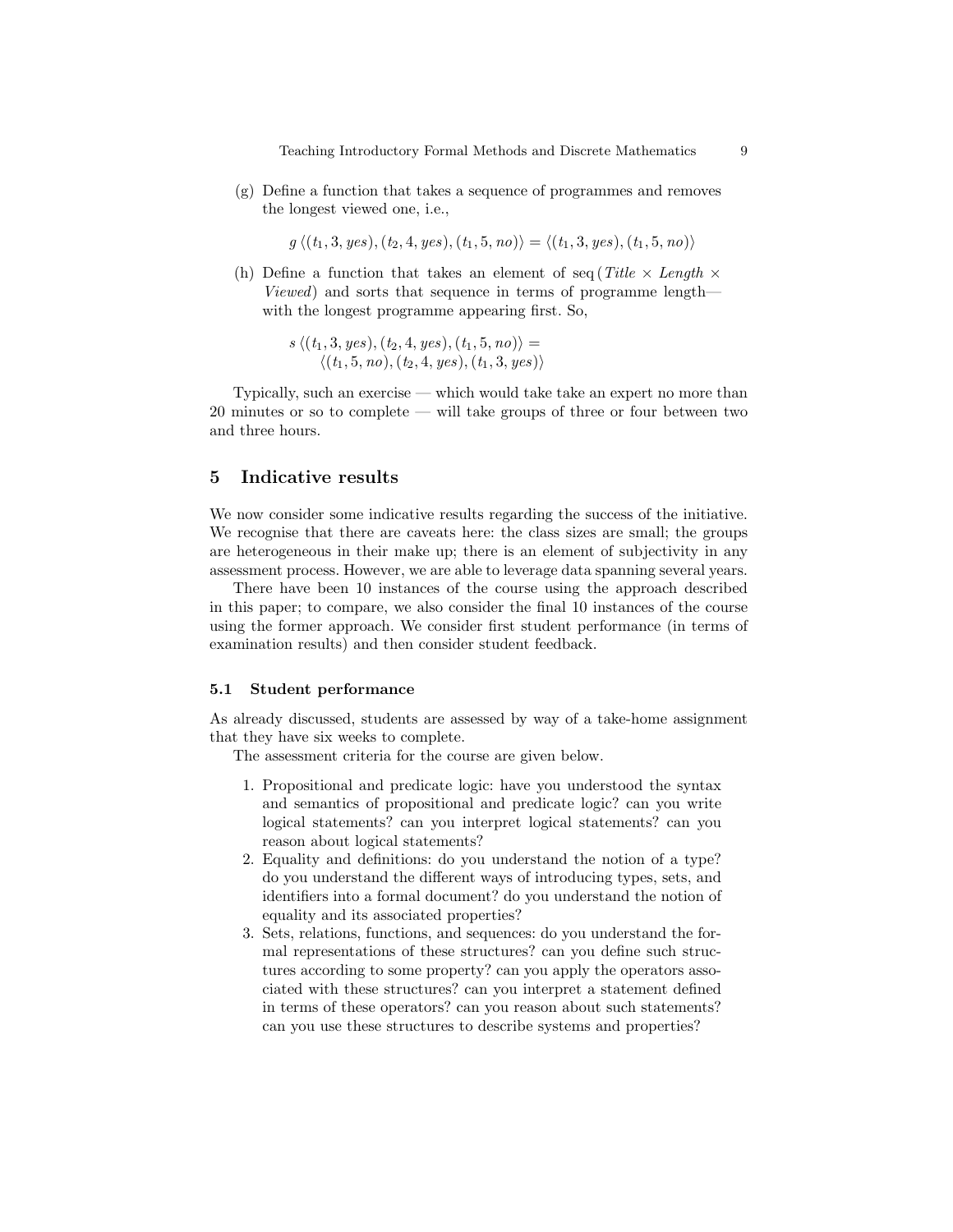| Date                 | $\text{Submissions} \text{Min.} \text{Max.} \text{Mean} \text{Median} \%$ 50+ |    |    |    |      |       | $%70+$ |
|----------------------|-------------------------------------------------------------------------------|----|----|----|------|-------|--------|
| $2010$ (iteration 1) | 16                                                                            | 10 | 85 | 59 | 62.5 | 81.25 | 37.5   |
| $2010$ (iteration 2) | 13                                                                            | 35 | 95 | 61 | 55   | 84.6  | 23.1   |
| $2011$ (iteration 1) | 17                                                                            | 20 | 85 | 56 | 55   | 64.7  | 29.4   |
| $2011$ (iteration 2) | 12                                                                            | 35 | 80 | 58 | 57.5 | 83.3  | 16.7   |
| $2012$ (iteration 1) | 15                                                                            | 30 | 85 | 64 | 60   | 86.7  | 40     |
| $2012$ (iteration 2) | 10                                                                            | 20 | 90 | 61 | 60   | 90.0  | 30.0   |
| $2012$ (iteration 3) | 10                                                                            | 30 | 80 | 55 | 56.5 | 60.0  | 30.0   |
| $2013$ (iteration 1) | 13                                                                            | 20 | 90 | 63 | 65   | 84.6  | 38.5   |
| $2013$ (iteration 2) | 11                                                                            | 50 | 80 | 62 | 58   | 100.0 | 36.4   |
| $2014$ (iteration 1) | 13                                                                            | 33 | 94 | 65 | 60   | 92.3  | 15.4   |
| $2014$ (iteration 2) | 14                                                                            | 40 | 95 | 67 | 67   | 78.6  | 42.9   |
| $2015$ (iteration 1) | 3                                                                             | 55 | 63 | 60 | 63   | 100.0 | 0.0    |
| $2015$ (iteration 2) | 19                                                                            | 10 | 88 | 61 | 64   | 89.5  | 31.6   |
| $2015$ (iteration 3) | 16                                                                            | 42 | 80 | 63 | 66.5 | 81.3  | 43.8   |
| $2016$ (iteration 1) | 5                                                                             | 35 | 74 | 55 | 62   | 60.0  | 20.0   |
| $2016$ (iteration 2) | 15                                                                            | 40 | 88 | 67 | 67   | 86.7  | 46.7   |
| $2017$ (iteration 1) | 12                                                                            | 35 | 83 | 63 | 65   | 83.3  | 41.7   |
| $2017$ (iteration 2) | 16                                                                            | 35 | 73 | 58 | 61   | 81.3  | 12.5   |
| $2018$ (iteration 1) | 14                                                                            | 45 | 95 | 72 | 69   | 92.9  | 50.0   |
| $2018$ (iteration 2) | 14                                                                            | 55 | 90 | 72 | 71.5 | 100.0 | 50.0   |
| Pre-change           | 130                                                                           | 10 | 95 | 60 | 60   | 82.3  | 35.4   |
| Post-change          | 128                                                                           | 10 | 95 | 64 | 65   | 85.9  | 37.5   |

Table 1. Student performance

## 4. Free types: can you define a free type? have you understood the principle of recursion? can you construct an inductive proof?

Assignments in this subject typically consist of 10 questions and follow a similar structure each time: Question 1 is typically concerned with truth tables; Question 2 is typically concerned with equivalence proofs; Question 3 typically pertains to proof trees; Questions 4–8 leverage a scenario, asking the students to write definitions and constraints, and then define sets, relations and functions. Such questions are on a par (in terms of style and difficulty) with the case studies discussed in Section 4. Questions 9 and 10 typically involve free type definitions and proof by induction. The structure of the assignments was consistent across the course instances considered in this paper.

Recall from Section 3 that students pass an assignment in this subject (scoring  $50\%$  + if they can use the mathematical language of Z to build simple models; they gain a grade in the distinction range (70%) if they can demonstrate that they can convincingly undertake deductive and inductive proofs.

Table 1 illustrates examination results for 20 iterations of the course: the first 10 were delivered 'pre-change'; the last 10 were delivered 'post-change'. The number of submissions, lowest score, highest score, mean score and median score are given for each instance. The percentage of submissions scoring 50+ and 70+ respectively are also given.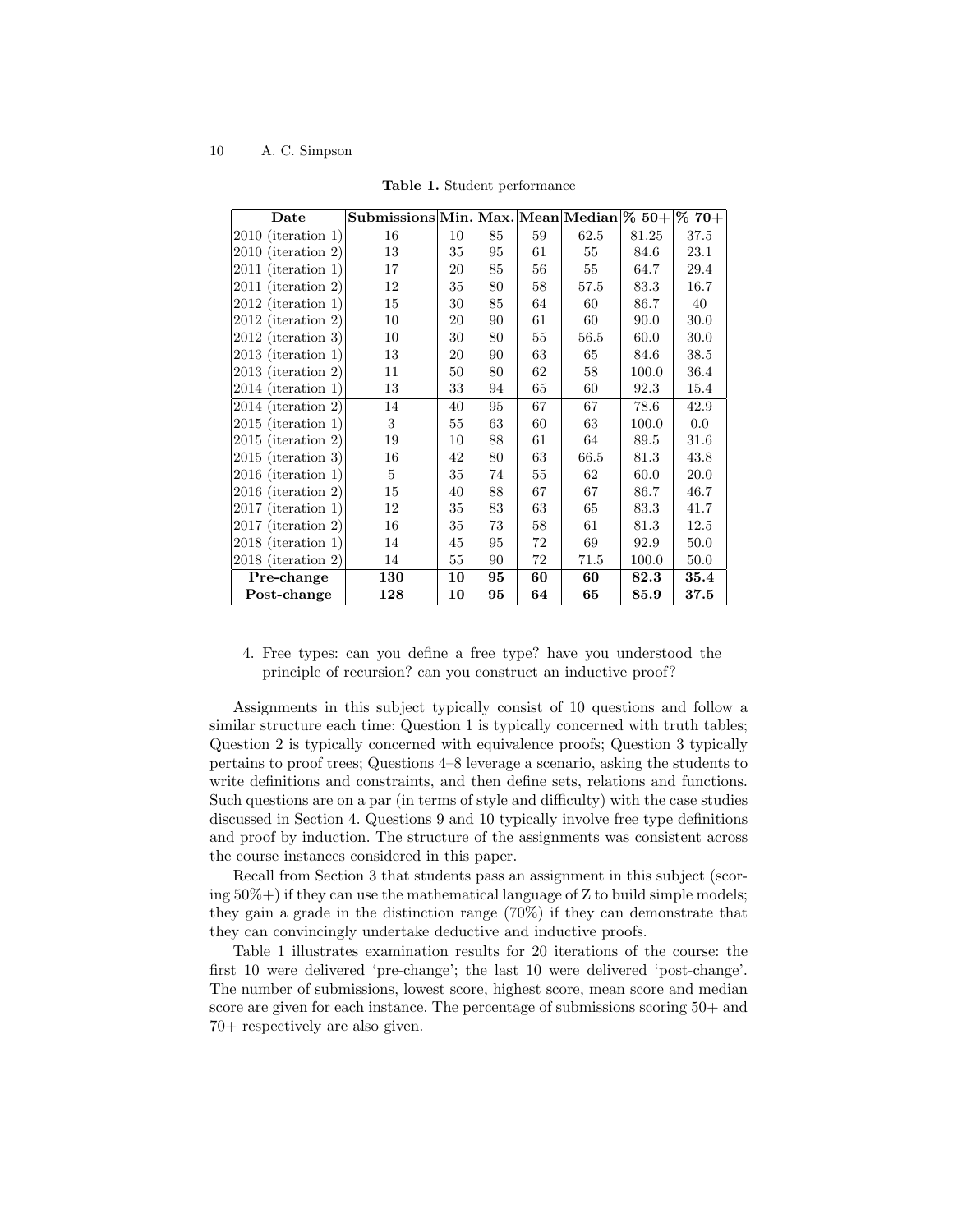|              |      |      | All courses Pre-change Post-change Difference |          |
|--------------|------|------|-----------------------------------------------|----------|
| Statement 1  | 4.6  | 4.73 | 4.77                                          | $0.85\%$ |
| Statement 2  | 4.66 | 4.68 | 4.82                                          | $2.99\%$ |
| Statement 3  | 4.41 | 4.38 | 4.59                                          | $4.79\%$ |
| Statement 4  | 4.77 | 4.83 | 4.94                                          | 2.28%    |
| Statement 5  | 4.46 | 4.64 | 4.7                                           | 1.29%    |
| Statement 6  | 4.77 | 4.89 | 4.91                                          | 0.41%    |
| Statement 7  | 4.75 | 4.84 | 4.85                                          | 0.21%    |
| Statement 8  | 4.55 | 4.58 | 4.75                                          | 3.71%    |
| Statement 9  | 4.43 | 4.13 | 4.18                                          | 1.21%    |
| Statement 10 | 4.42 | 4.45 | 4.64                                          | $4.27\%$ |
| Statement 11 | 4.44 | 4.38 | 4.61                                          | 5.25%    |
| Statement 12 | 4.58 | 4.56 | 4.7                                           | 3.07%    |
| Overall      | 4.57 | 4.59 | 4.71                                          | $2.61\%$ |

Table 2. Student feedback

The bottom rows aggregate the respective scores. Curiously, the lowest and highest grades do not differ at all. However, the mean and median scores have improved significantly; there are slight increases in the percentages scoring 50+ and 70+.

There is one final measure that can be utilised: non-submission of assignments by students who have attended the course. This rate has decreased slightly: from 21.2% (pre-change) to 20.0% (post-change).

There is, beyond the raw facts, little that we can conclude here. However, the overall increase in grades is clearly a pleasing result and perhaps indicates that, even if practice does not 'make perfect', it does 'make better'.

#### 5.2 Feedback

Following each course, students are invited to complete (anonymously) a questionnaire. The statements (scored in the range 1–5) are as follows.

- 1. The lectures added significant value to the course material
- 2. The lecturer took the time needed to explain the key concepts
- 3. The lectures included valuable contributions from the other students in the class
- 4. The lecturer was helpful and ready to answer questions
- 5. The exercises helped me to understand the topics covered in the lectures
- 6. The lecturer or tutor was knowledgeable and encouraging
- 7. Help was available from the lecturer or tutor when I needed it
- 8. Issues raised were adequately addressed through model solutions or discussion
- 9. I think that the techniques taught during the course will be valuable to me in the future
- 10. The course was well constructed: the various components worked well together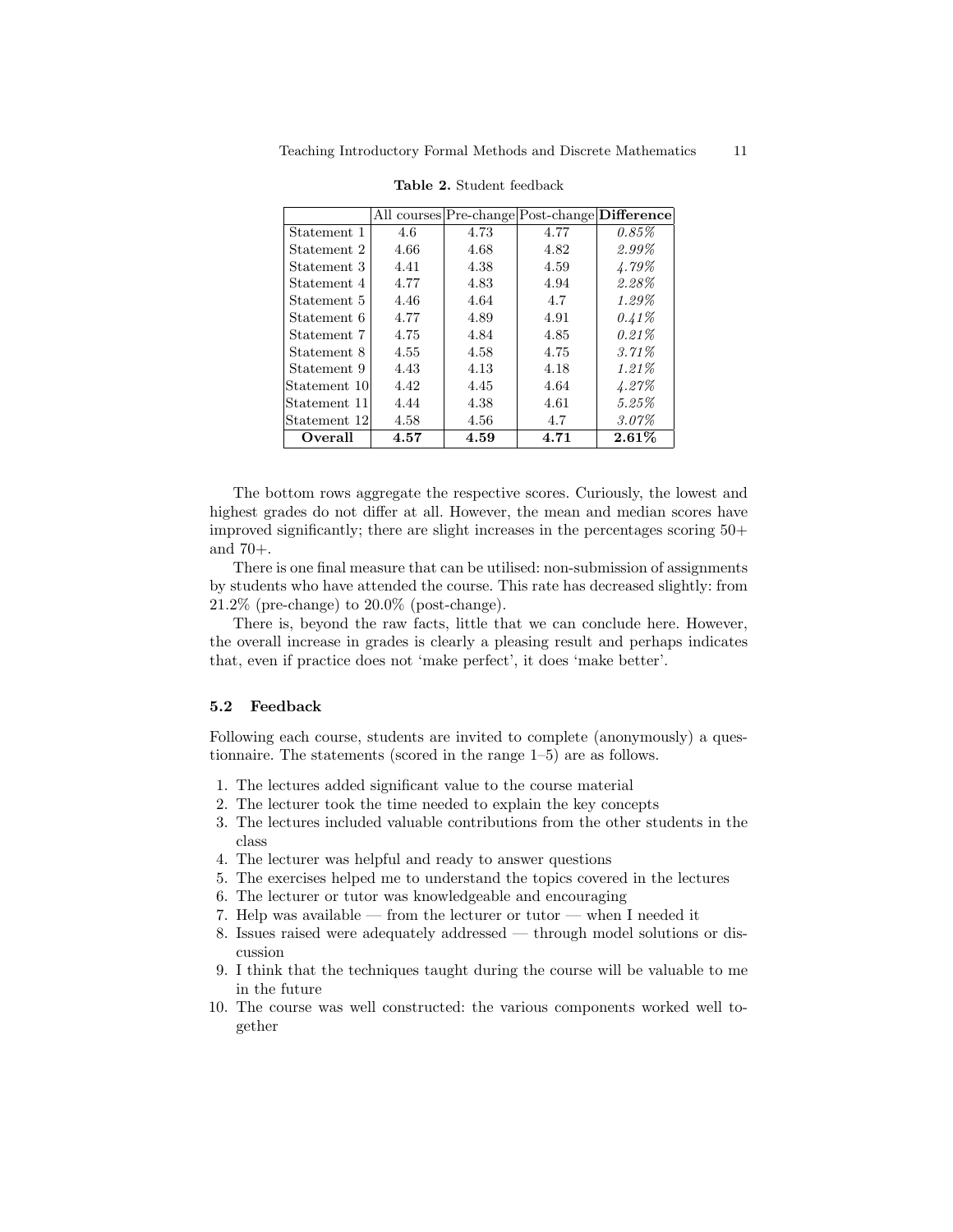- 12 A. C. Simpson
- 11. The course material was appropriate, and of good quality
- 12. The course administration was efficient and effective

While the final question is not of direct relevance to this paper, we include it here for the sake of completeness.

In Table 2, we compare the scores per-question for pre-change and postchange iterations. We also compare the scores with the overall scores across all courses between mid-February 2010 (when data was first collected in this fashion) and mid-February  $2019$  — giving rise to a total of 6264 completed questionnaires.

When comparing pre-change and post-change courses, there is a positive difference in feedback in all questions. The most significant differences can be seen for Statements 3 ("The lectures included valuable contributions from the other students in the class"), 8 ("Issues raised were adequately addressed through model solutions or discussion"), 10 ("The course was well constructed: the various components worked well together") and 11 ("The course material was appropriate, and of good quality").

Post-change, the course outperforms the average feedback with respect to all statements, with one exception. (Pre-change, it was below the average on three others: "The lectures included valuable contributions from the other students in the class", "The course material was appropriate, and of good quality" and "The course administration was efficient and effective".) And it is this question — "I think that the techniques taught during the course will be valuable to me in the future" — which, after all, motivated the changes (and, indeed, this contribution). While the slight increase is pleasing, the feedback does, perhaps, show that there is still some way to go in terms of demonstrating relevance to practitioners.

## 6 Conclusions

In this paper we have described how we have changed the emphasis of a course that introduces part-time students typically employed in the software engineering industry to introductory topics from discrete mathematics and formal methods. While our arguments for such an emphasis are not new (see, for example, [2], in which Barr advocates helping the situation by requiring students to model real-world implementations), we have been able to demonstrate how, via close to a decade's worth of data, the changes have given rise to some pleasing results.

We recognise that our experiences are somewhat unique: the nature of the Software Engineering Programme (being targeted at professional software engineers) is very different to an undergraduate programme in Computer Science; the make-up of the class is more heterogeneous; the nature of the teaching (in intensive one-week blocks) is different from the typical mode of delivery; and the nature of assessment differs from what most full-time students will be used to. However, we do think that some of the challenges faced will be familiar to many, and, indeed, are part of the ongoing discourse with respect to the value and applicability of modelling techniques.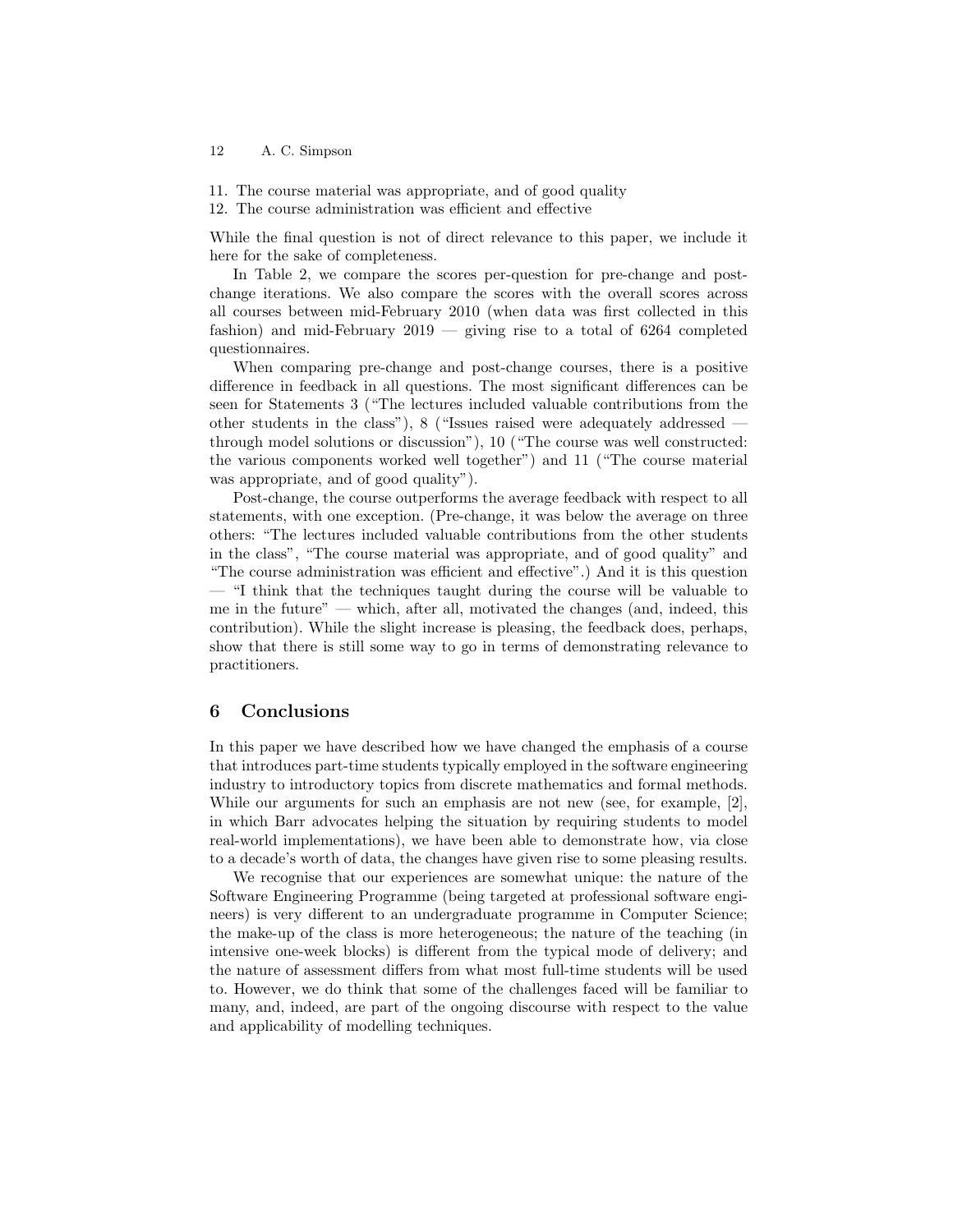One clear trend over the 25+ years of the Programme's existence is the shift from companies funding their employees' professional development to few employers now being prepared to provide such support. As it is now typical for students to 'pay their own way', there is an increasing need to provide evidence of practical value. To this end, and reflecting upon the results of Section 5, future changes will be driven by the statement "I think that the techniques taught during the course will be valuable to me in the future".

## Acknowledgements

The author would like to thank the anonymous reviewers for their helpful and constructive comments.

# References

- 1. Almi, N.E.A.M., Rahman, N.A., Purusothaman, D., Sulaiman, S.: Software engineering education: The gap between industry's requirements and graduates' readiness. In: Proceedings of the IEEE Symposium on Computers and Informatics (ISCI 2011). pp. 542–547 (2011)
- 2. Barr, T.: Improving software engineering education by modeling real-world implementations. In: Proceedings of the 8th edition of the Educators' Symposium (EduSymp 2012). pp. 36–39. ACM (2012)
- 3. Cowling, A.J.: The role of modelling in teaching formal methods for software engineering. In: Bollin, A., Margaria, T., Perseil, I. (eds.) Proceedings of the 1st Workshop on Formal Methods in Software Engineering Education and Training (FMSEE&T 2015). CEUR Workshop Proceedings, vol. 1385 (2015)
- 4. Cristiá, M.: Why, how and what should be taught about formal methods? In: Bollin, A., Margaria, T., Perseil, I. (eds.) Proceedings of the 1st Workshop on Formal Methods in Software Engineering Education and Training (FMSEE&T 2015). CEUR Workshop Proceedings, vol. 1385 (2015)
- 5. Davies, J.W.M., Gibbons, J., Welch, J., Crichton, E.: Model-driven engineering of information systems: 10 years and 1000 versions. Science of Computer Programming 89, 88–104 (2014)
- 6. Davies, J.W.M., Simpson, A.C., Martin, A.P.: Teaching formal methods in context. In: Dean, C.N., Boute, R.F. (eds.) Proceedings of CoLogNet / Formal Methods Europe Symposium on Teaching Formal Methods 2004. Lecture Notes in Computer Science, vol. 3294, pp. 186–202. Springer (2004)
- 7. Devlin, K.: Why universities require computer science students to take math. Communications of the ACM  $46(9)$ , 37-39 (2003)
- 8. Dijkstra, E.W.: The humble programmer. Communications of the ACM 15(10), 859–866 (1972)
- 9. Fincher, S., Utting, I.: Pedagogical patterns: their place in the genre. In: Caspersen, M.E., Joyce, D.T., Goelman, D., Utting, I. (eds.) Proceedings of the 7th Annual SIGCSE Conference on Innovation and Technology in Computer Science Education, (ITiCSE 2002). pp. 199–202. ACM (June 2002)
- 10. Finkelstein, A.: Software engineering education: A place in the sun? In: Proceedings of the 16th International Conference on Software Engineering (ICSE 1994). pp. 358–359. IEEE Computer Society Press (1994)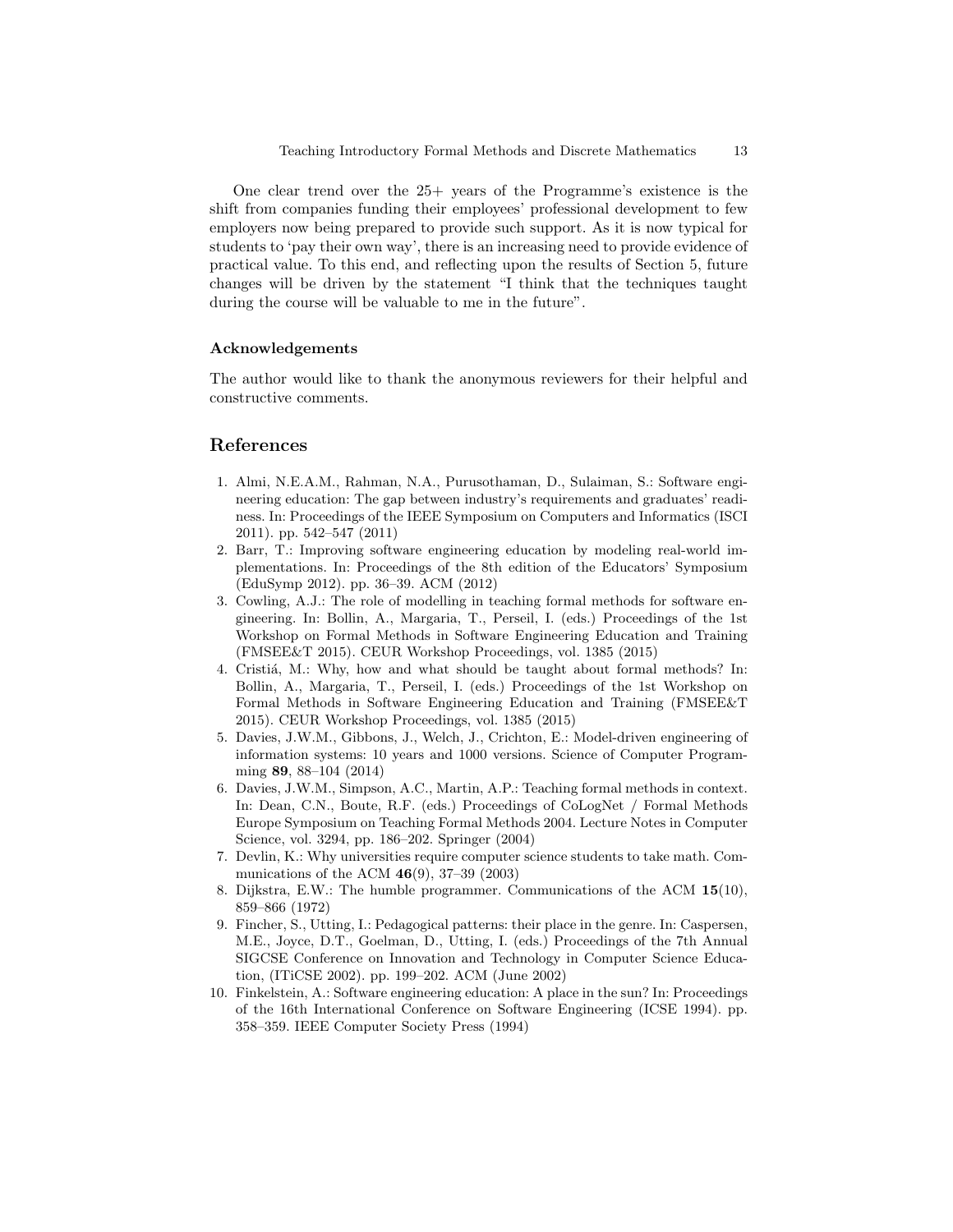- 14 A. C. Simpson
- 11. Fraser, S., Bareiss, R., Boehm, B., Hayes, M., Hill, L., Silberman, G., Thomas, D.: Meeting the challenge of software engineering education for working professionals in the 21st century. In: Proceedings of the 18th Annual SIGPLAN Conference on Object-Oriented Programming, Systems, Languages, and Applications (OOPSLA 2003). pp. 262–264 (2003)
- 12. Hayes, I.J.: Specification Case Studies. Prentice-Hall, second edn. (1992)
- 13. Honiden, S., Tahara, Y., Yoshioka, N., Taguchi, K., Washizaki, H.: Top SE: Educating superarchitects who can apply software engineering tools to practical development in Japan. In: Proceedings of the 29th International Conference on Software Engineering (ICSE 2007). pp. 708–718. IEEE Computer Society Press (2007)
- 14. Ishikawa, F., Taguchi, K., Nobukazu, Y., Honiden, S.: What top-level software engineers tackle after learning formal methods: Experiences from the Top SE project. In: Gibbons, J., Oliveira, J.N. (eds.) Proceedings of the 2nd International Conference on Teaching Formal Methods (TFM 2009). Lecture Notes in Computer Science, vol. 5846, pp. 57–71. Springer (2009)
- 15. Jackson, D.: Lightweight formal methods. In: Oliveira, J.N., Zave, P. (eds.) Proceedings of the 2001 International Symposium of Formal Methods Europe (FME 2001). Lecture Notes in Computer Science, vol. 2021, p. 1. Springer (2001)
- 16. Jackson, M.: Aspects of abstraction in software development. Software and Systems Modeling 11(4), 495–511 (2012)
- 17. Jacky, J.: The Way of Z: Practical Programming With Formal Methods. Cambridge University Press (1997)
- 18. Jaume, M., Laurent, T.: Teaching formal methods and discrete mathematics. In: Dubois, C., Giannakopoulou, D., Méry (eds.) Proceedings of the 1st Workshop on Formal Integrated Development Environment (F-IDE 2014). pp. 30–43 (2014)
- 19. Kiniry, J.R., Zimmerman, D.M.: Secret ninja formal methods. In: Cuellar, J., Maibaum, T.S.E., Sere, K. (eds.) Proceedings of the 15th International Symposium on Formal Methods (FM 2008). Lecture Notes in Computer Science, vol. 5104, pp. 214–228. Springer (2008)
- 20. Kramer, J.: Is abstraction the key to computing? Communications of the ACM 50(4), 36–42 (2007)
- 21. Kramer, J.: Abstraction and modelling a complementary partnership. In: Czarnecki, K., Ober, I., Bruel, J.M., Uhl, A., Völter, M. (eds.) Proceedings of the 11th International Conference on Model Driven Engineering Languages and Systems (MoDELS 2008). Lecture Notes in Computer Science, vol. 5301. Springer (2008)
- 22. Kramer, J., Hazzan, O.: The role of abstraction in software engineering. ACM SIGSOFT Software Engineering Notes 31(6), 38–39 (2006)
- 23. Larsen, P.G., Fitzgerald, J., Riddle, S.: Learning by doing: Practical courses in lightweight formal methods using VDM+. Tech. Rep. CS-TR-992, University of Newcastle upon Tyne (2006)
- 24. Mandrioli, D.: On the heroism of really pursuing formal methods: title inspired by Dijkstra's "On the Cruelty of Really Teaching Computing Science". In: Proceedings of the Third FME Workshop on Formal Methods in Software Engineering (Formalise 2015). pp. 1–5. IEEE Computer Society Press (2015)
- 25. Martin, A.P., Simpson, A.C.: Generalizing the Z schema calculus: Database schemas and beyond. In: Proceedings of APSEC, 2003. pp. 28–37 (2003)
- 26. Mead, N.R., Ellis, H.J.C., Moreno, A., MacNeil, P.: Can industry and academia collaborate to meet the need for software engineers? Cutter IT Journal  $14(6)$ , 32–39 (2001)
- 27. Morgan, C.C., Sufrin, B.A.: Specification of the UNIX filing system. IEEE Transactions on Software Engineering  $10(2)$ , 128–142 (1984)